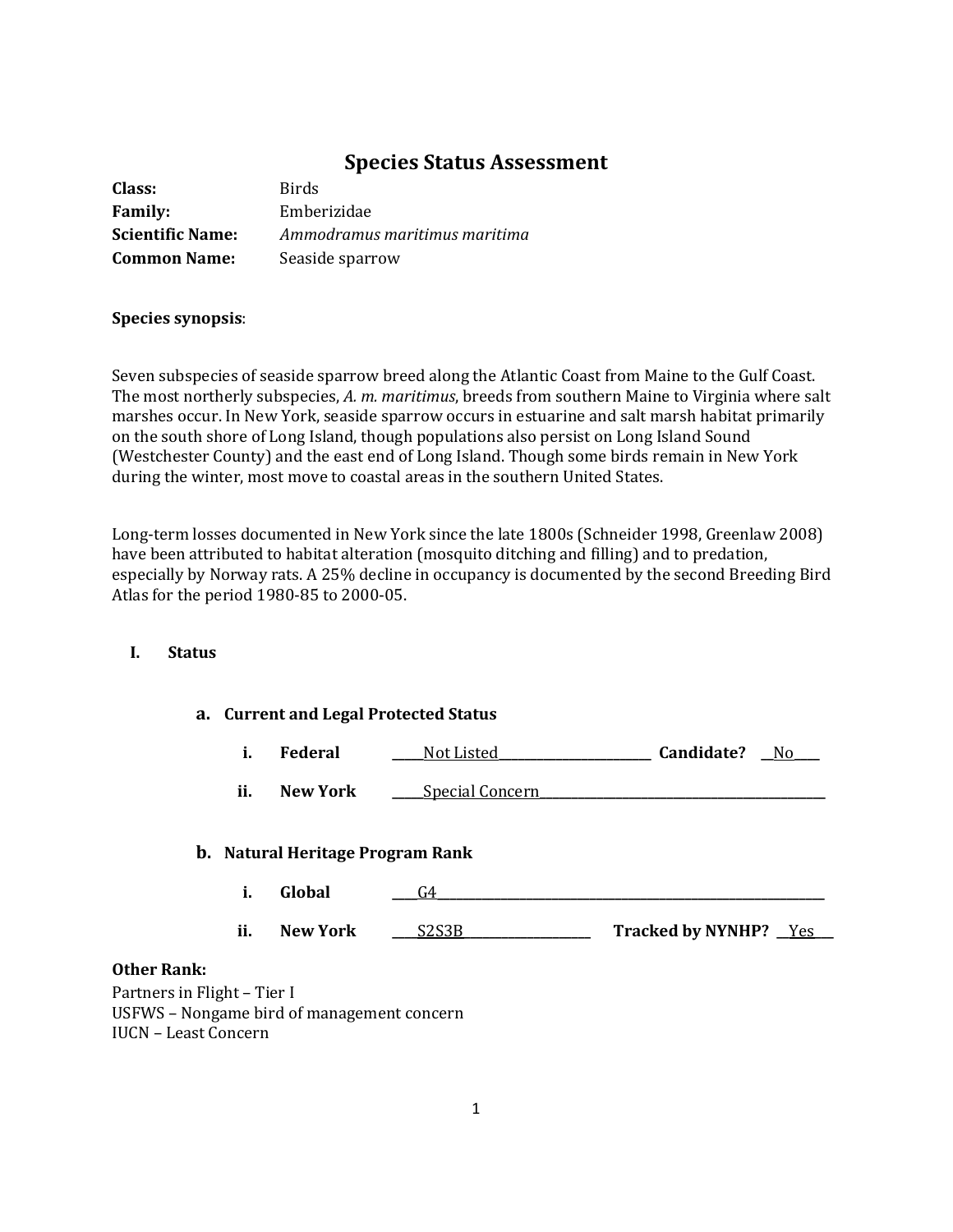#### **Status Discussion:**

Seaside sparrow was formerly a locally common breeder in the Coastal Lowlands but has declined in the last 100 years due to loss of coastal marshes. It does not occur outside of the coastal areas. Birds are regular though uncommon during the winter.

#### **II. Abundance and Distribution Trends**

- **a. North America**
- **i. Abundance \_\_\_\_\_ declining \_\_X\_\_ increasing \_\_\_\_\_stable \_\_\_\_\_unknown ii. Distribution: \_\_\_\_\_ declining \_\_\_\_\_increasing \_\_X\_\_ stable \_\_\_\_\_unknown** Time frame considered: <u>2000-2010</u> **b. Regional i. Abundance \_\_\_\_\_ declining \_\_X\_\_ increasing \_\_\_\_\_stable \_\_\_\_\_unknown ii. Distribution: \_\_\_\_\_ declining \_\_\_\_\_increasing \_\_X\_\_ stable \_\_\_\_\_unknown Regional Unit Considered: \_\_\_\_**New England/Mid-Atlantic Coast**\_\_\_\_\_\_\_\_\_\_\_ Time Frame Considered: \_\_\_\_\_\_**2000-2010**\_\_\_\_\_\_\_\_\_\_\_\_\_\_\_\_\_\_\_\_\_\_\_\_\_\_\_\_\_\_\_\_\_\_\_\_**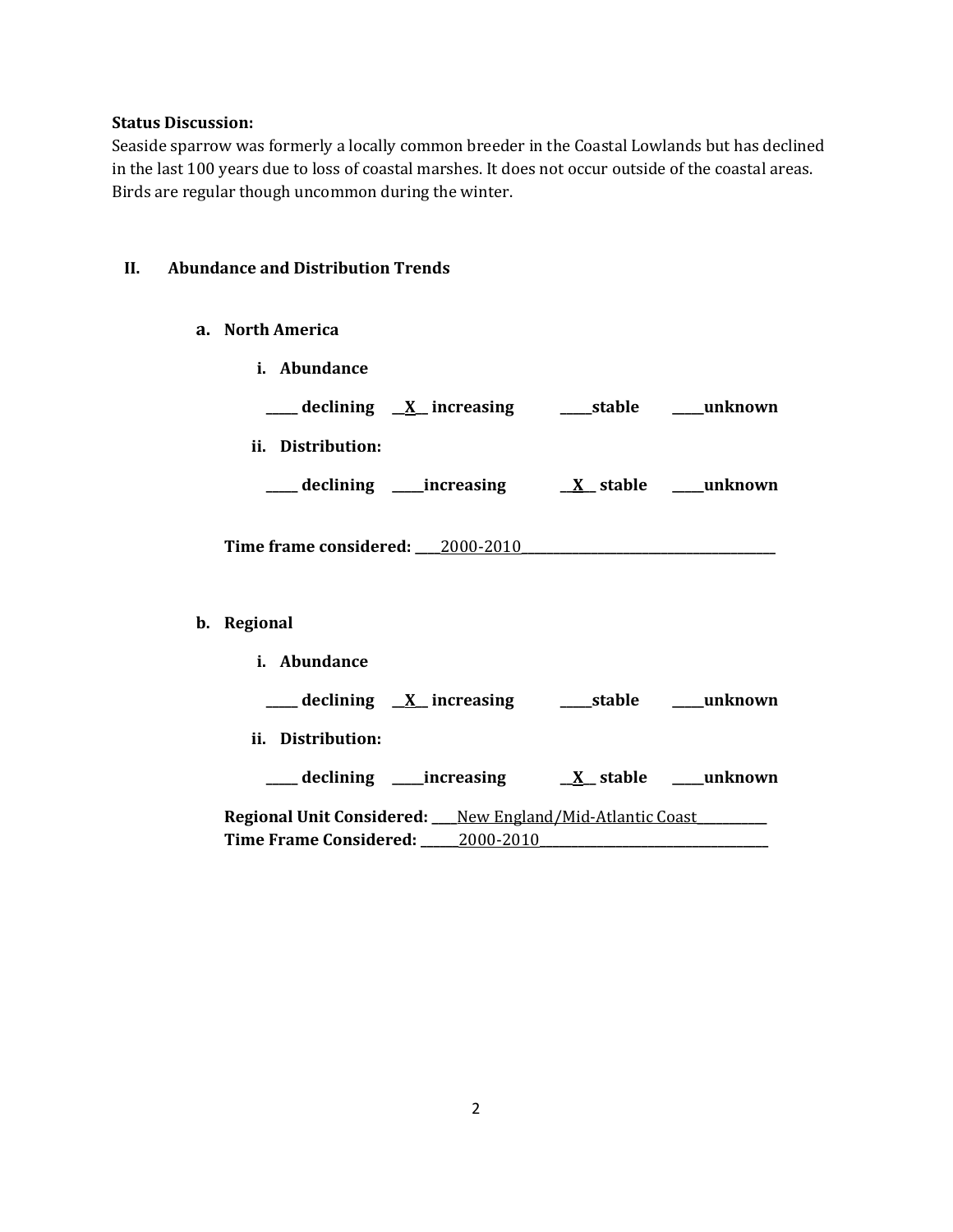**c. Adjacent States and Provinces**

| <b>CONNECTICUT</b>                                                             |                                                                          |                 |
|--------------------------------------------------------------------------------|--------------------------------------------------------------------------|-----------------|
| i. Abundance                                                                   | ___ declining ____increasing _____________stable ____ <u>X</u> __unknown |                 |
| ii. Distribution:                                                              | ___declining ___increasing _____stable __ <u>X</u> _unknown              |                 |
|                                                                                |                                                                          |                 |
| MASSACHUSETTS Not Present Not also No data No. 2016.                           |                                                                          |                 |
| i. Abundance                                                                   | <u>X</u> declining ____increasing _______stable _____unknown             |                 |
| ii. Distribution:                                                              |                                                                          |                 |
| Time frame considered: Abundance down since 1960s; distrib. stable since 1970s |                                                                          |                 |
| NEW JERSEY                                                                     | Not Present                                                              | No data _______ |
| i. Abundance                                                                   | ___ declining ____increasing ______stable ___ X__unknown                 |                 |
| ii. Distribution:                                                              |                                                                          |                 |
|                                                                                |                                                                          |                 |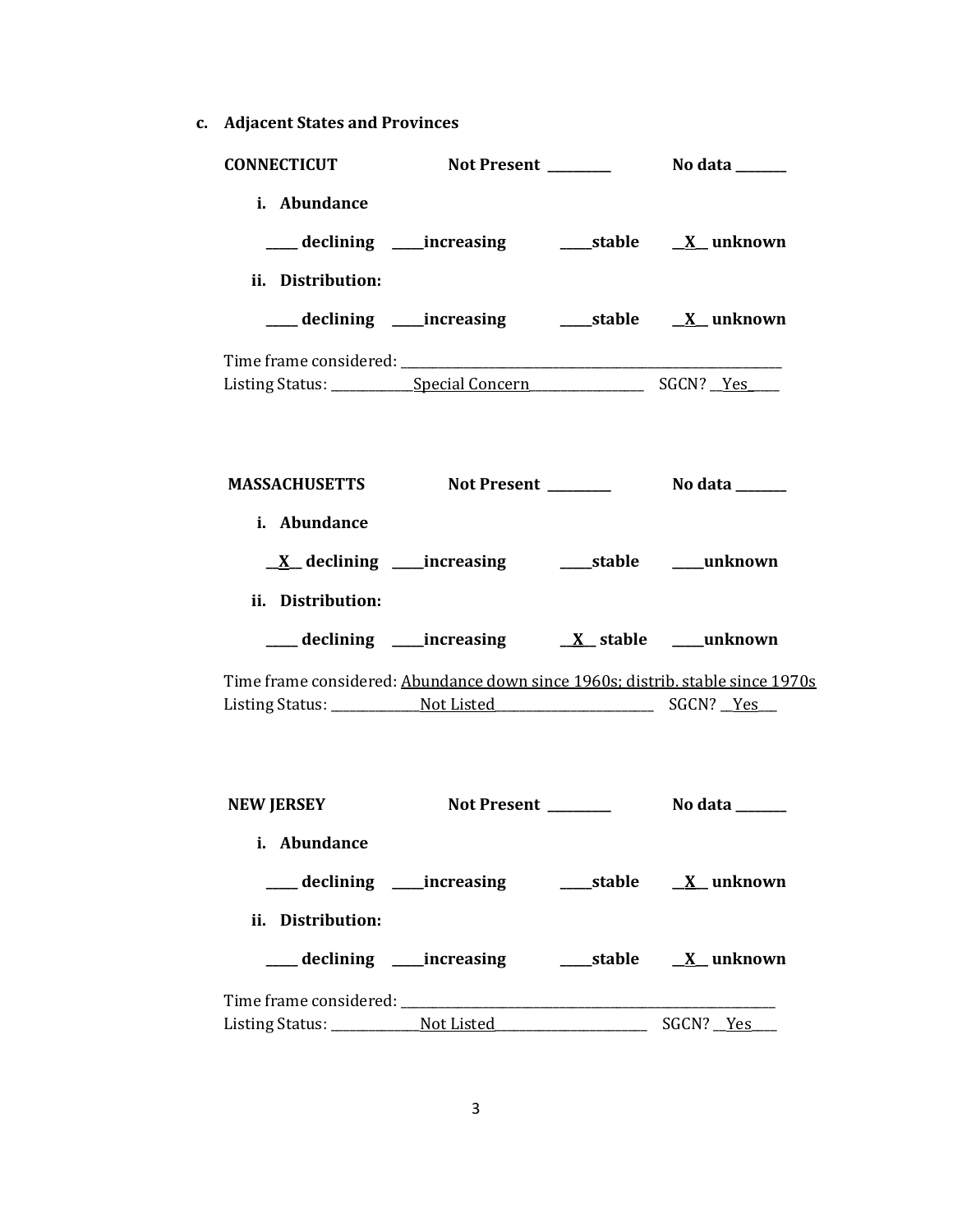| <b>ONTARIO</b>                                 | Not Present $X_{-}$ | No data ______                      |
|------------------------------------------------|---------------------|-------------------------------------|
| PENNSYLVANIA                                   | Not Present $X$     | No data $\_\_\_\_\_\_\_\_\_\_\_\$   |
| <b>QUEBEC</b>                                  | Not Present $X$     | No data $\_\_$                      |
| <b>VERMONT</b>                                 | Not Present $X$     | No data $\_\_$                      |
|                                                |                     |                                     |
| d. NEW YORK                                    |                     | No data $\_\_\_\_\_\_\_\_\_\_\_\_\$ |
| i. Abundance                                   |                     |                                     |
|                                                |                     |                                     |
| ii. Distribution:                              |                     |                                     |
|                                                |                     |                                     |
| Time frame considered: ____ 1980-85 to 2000-05 |                     |                                     |

## **Monitoring in New York.**

The Saltmarsh Habitat and Avian Research Program (SHARP) monitors populations of tidal marsh birds and the health of tidal habitats in the New England and Mid-Atlantic states. Seaside sparrow is one of the focus species being monitored at 89 sites on Long Island.

A demographic study of salt marsh birds is being conducted by a graduate student at State University of New York College of Environmental Science and Forestry (ESF) through a Memorandum of Understanding with DEC. This study replicates the demographic studies conducted by SHARP at four other sites along the Atlantic Coast. The goal of the study is to understand the potential for climate change and human development to affect salt marsh bird populations, with emphasis on the saltmarsh sparrow, but also including the seaside sparrow.

Additionally, Biodiversity Research Institute (BRI) has been conducting mercury exposure monitoring, food web and demographic studies of saltmarsh sparrows on Long Island, NY; seaside sparrows is included in this research.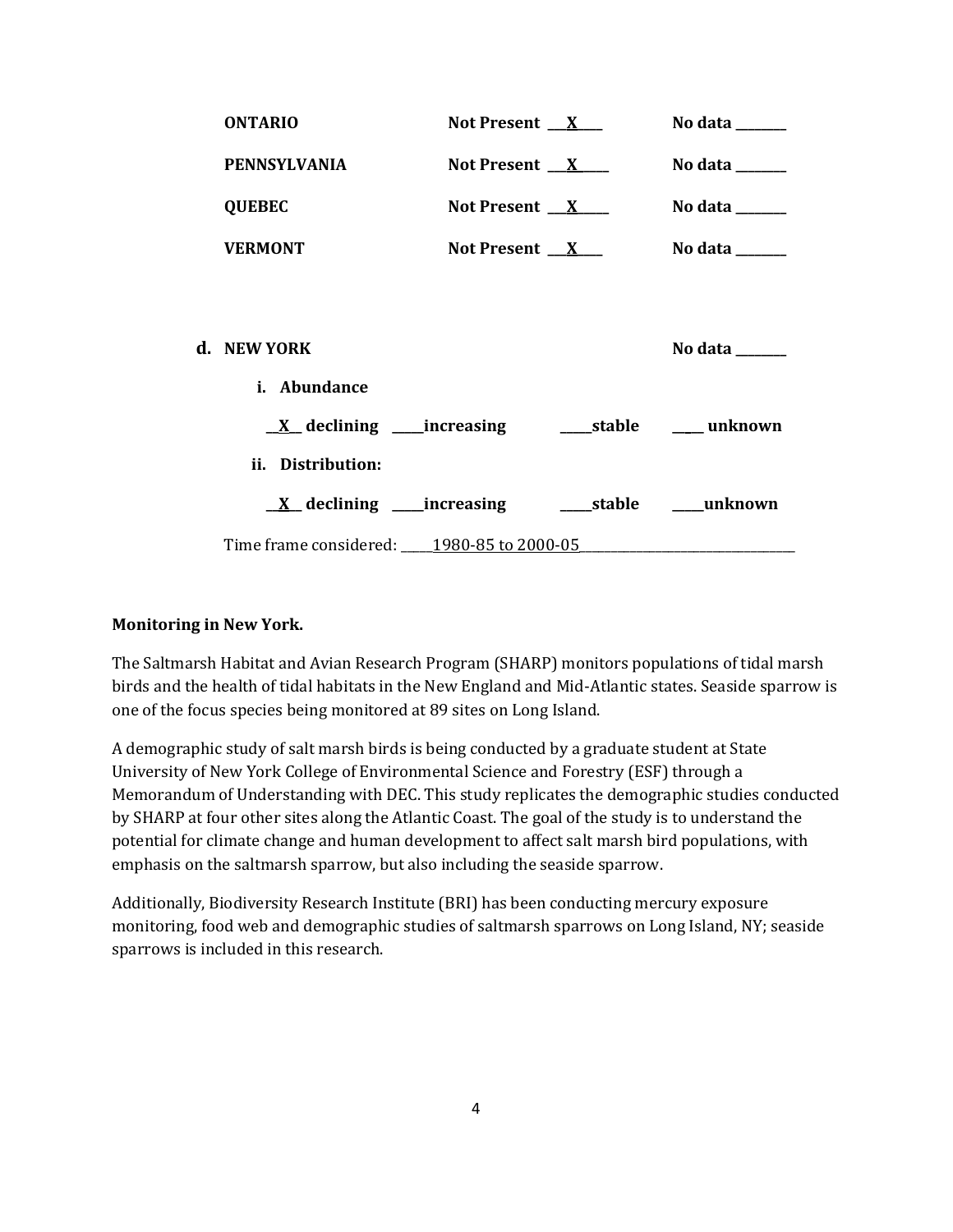## **Trends Discussion:**

Greenlaw (2008) outlined the history of the seaside sparrow's long-term decline in New York beginning in the late 1800s with its disappearance from Piermont Marsh in Rockland County and from Orient Point in Suffolk County by the early 1900s.

The Breeding Bird Survey in New York documented a 25% decline in occupancy from 1980-85 to 2000-05. Changes during this period include the loss of breeding birds from the north shore of Long Island west of the North Fork and the confirmation of continued breeding on Staten Island, first confirmed in 1992 (Greenlaw 2008). Breeding Bird Survey data for New York are too sparse to show a trend, but data for the Mid-Atlantic Coast show a nonsignificant increase of 1.5% per year from 2000-2010.



**Figure 1**. Seaside sparrow occurrence in New York State during the second Breeding Bird Atlas (McGowan and Corwin 2008).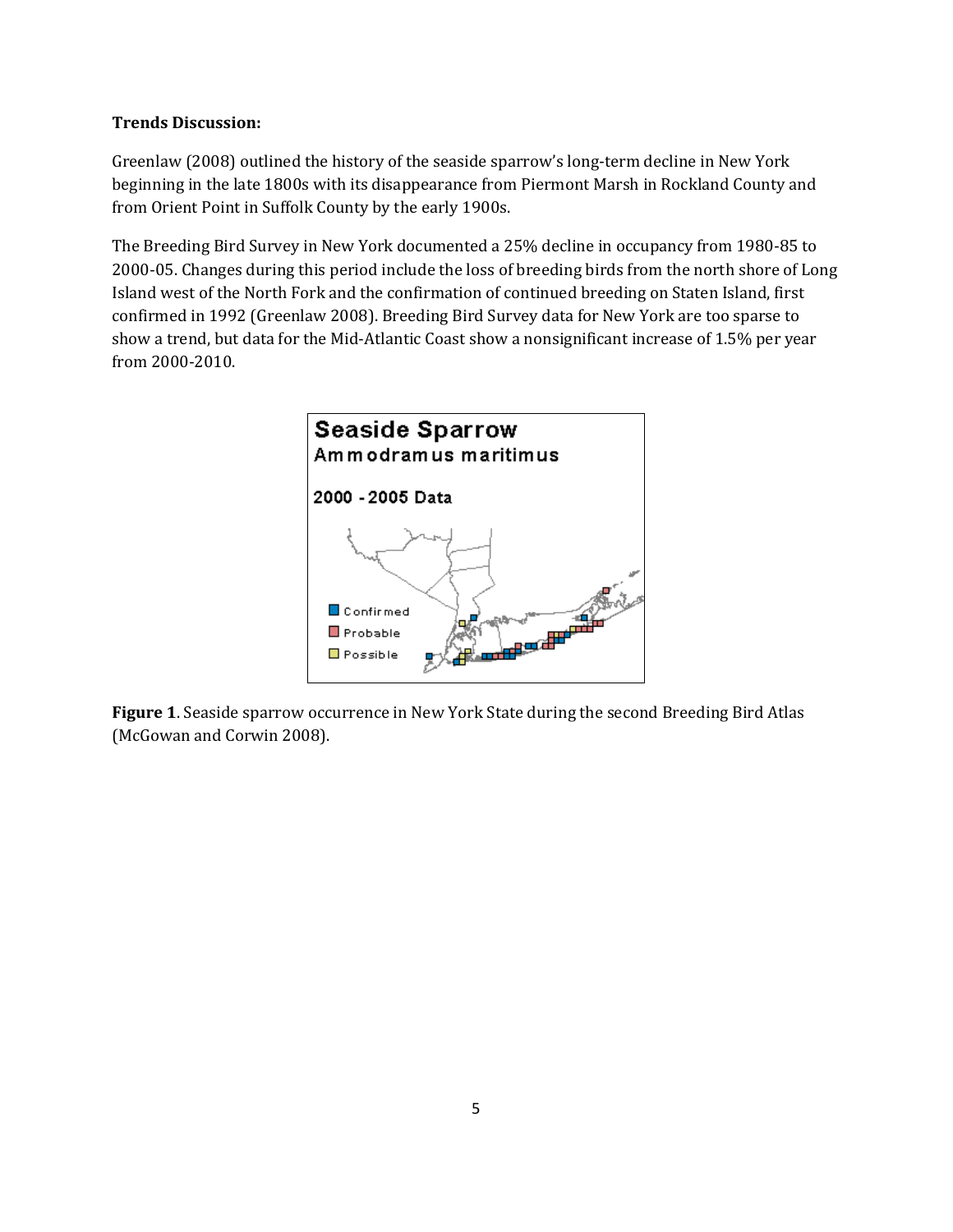

**Figure 2**. Change in Seaside sparrow occurrence in New York State between the first Breeding Bird Atlas and the second Breeding Bird Atlas (McGowan and Corwin 2008).



**Figure 3**. Distribution of seaside sparrow in North America (Birds of North America Online).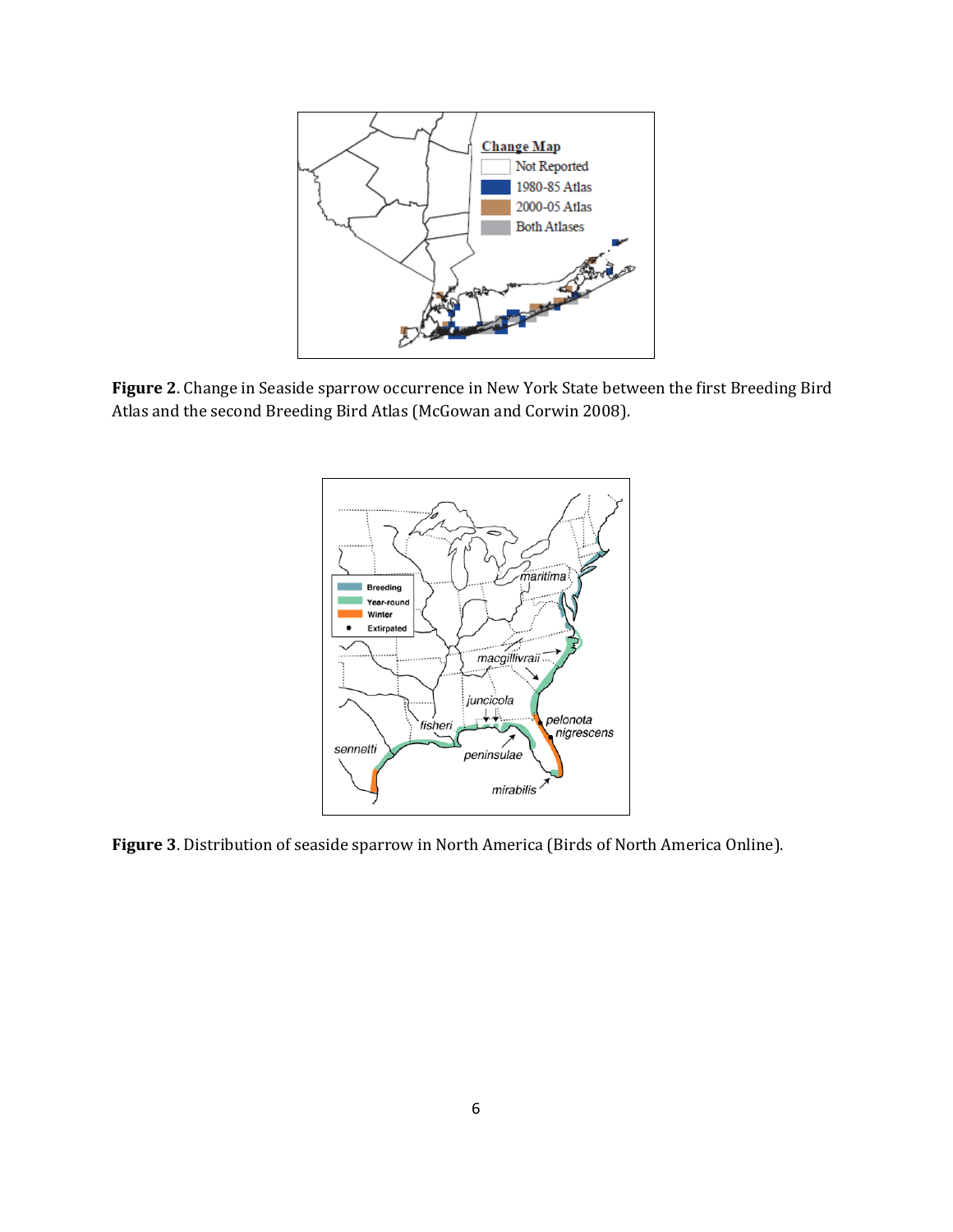

**Figure 4**. Conservation status of seaside sparrow in North America (NatureServe 2012).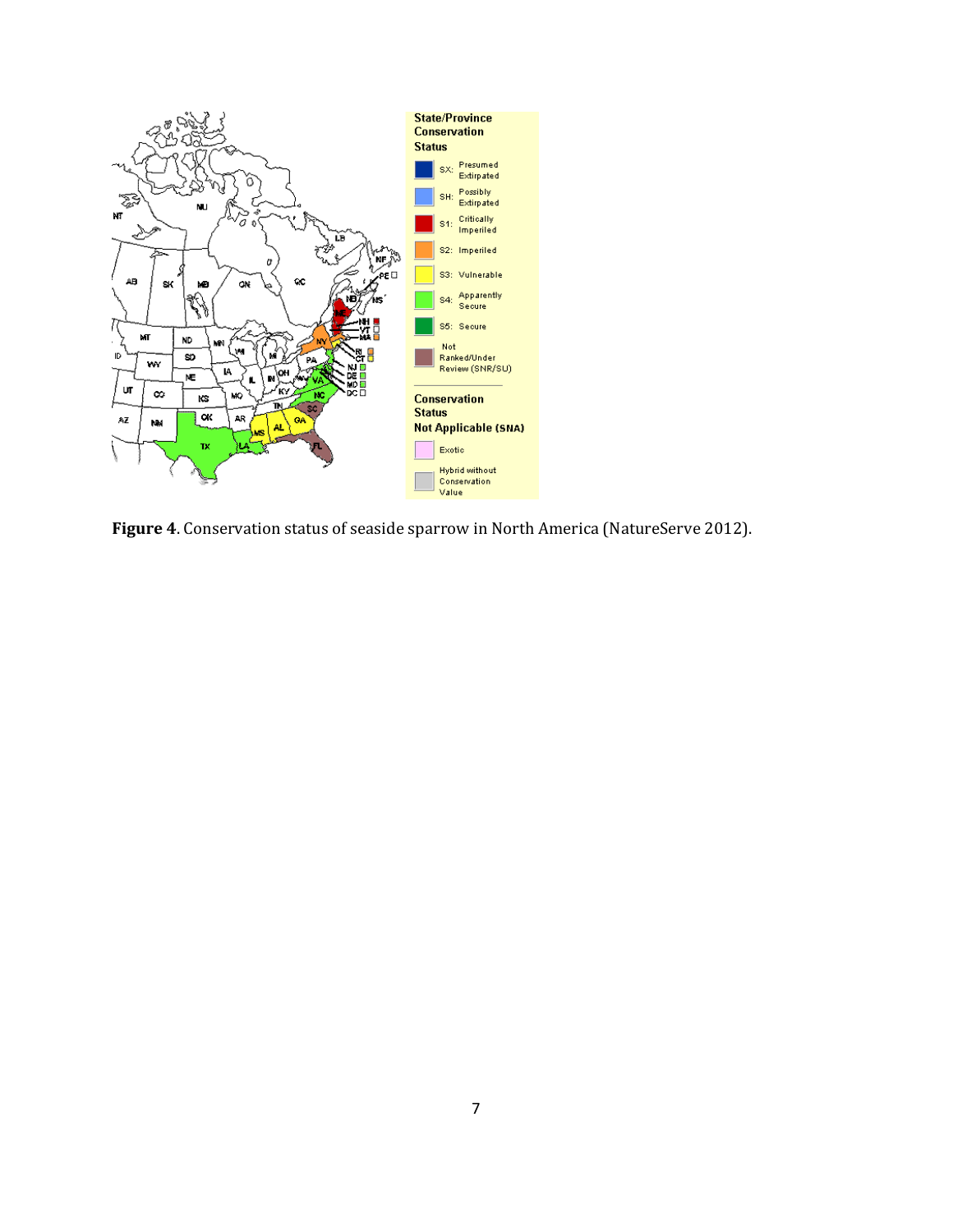#### **III. New York Rarity, if known:**

| Historic      | # of Animals | # of Locations | % of State |
|---------------|--------------|----------------|------------|
| prior to 1970 |              |                |            |
| prior to 1980 |              |                |            |
| prior to 1990 |              |                |            |

#### **Details of historic occurrence:**

The first Breeding Bird Atlas (1980-85) documented occupancy in 48 survey blocks statewide. All were on the south shore of Long Island from Jamaica Bay (Kings County) to Shinnecock Bay (Suffolk County); on Long Island Sound in Westchester County; on Gardiners Island; and in two locations on the north shore.

| Current | # of Animals | # of Locations | % of State |
|---------|--------------|----------------|------------|
|         | ________     |                | 0/         |

## **Details of current occurrence:**

The second Breeding Bird Atlas (2000-05) documented occupancy in 36 survey blocks statewide, a decline of 25% since the first Atlas. The distribution along the south shore of Long Island remained the same. Breeding was reported in Baychester (Bronx County), a historic site where seaside sparrows were not reported during the first Atlas. Continued breeding on Staten Island is notable (Greenlaw 2008).

### **New York's Contribution to Species North American Range:**

| % of NA Range in New York | <b>Classification of New York Range</b> |  |
|---------------------------|-----------------------------------------|--|
| $X = 0.5\%$               | $X$ Core                                |  |
| $-6 - 10\%$               | ____ Peripheral                         |  |
| $-11 - 25%$               | __ Disjunct                             |  |
| $-26 - 50%$               | Distance to core population:            |  |
| $-$ >50%                  |                                         |  |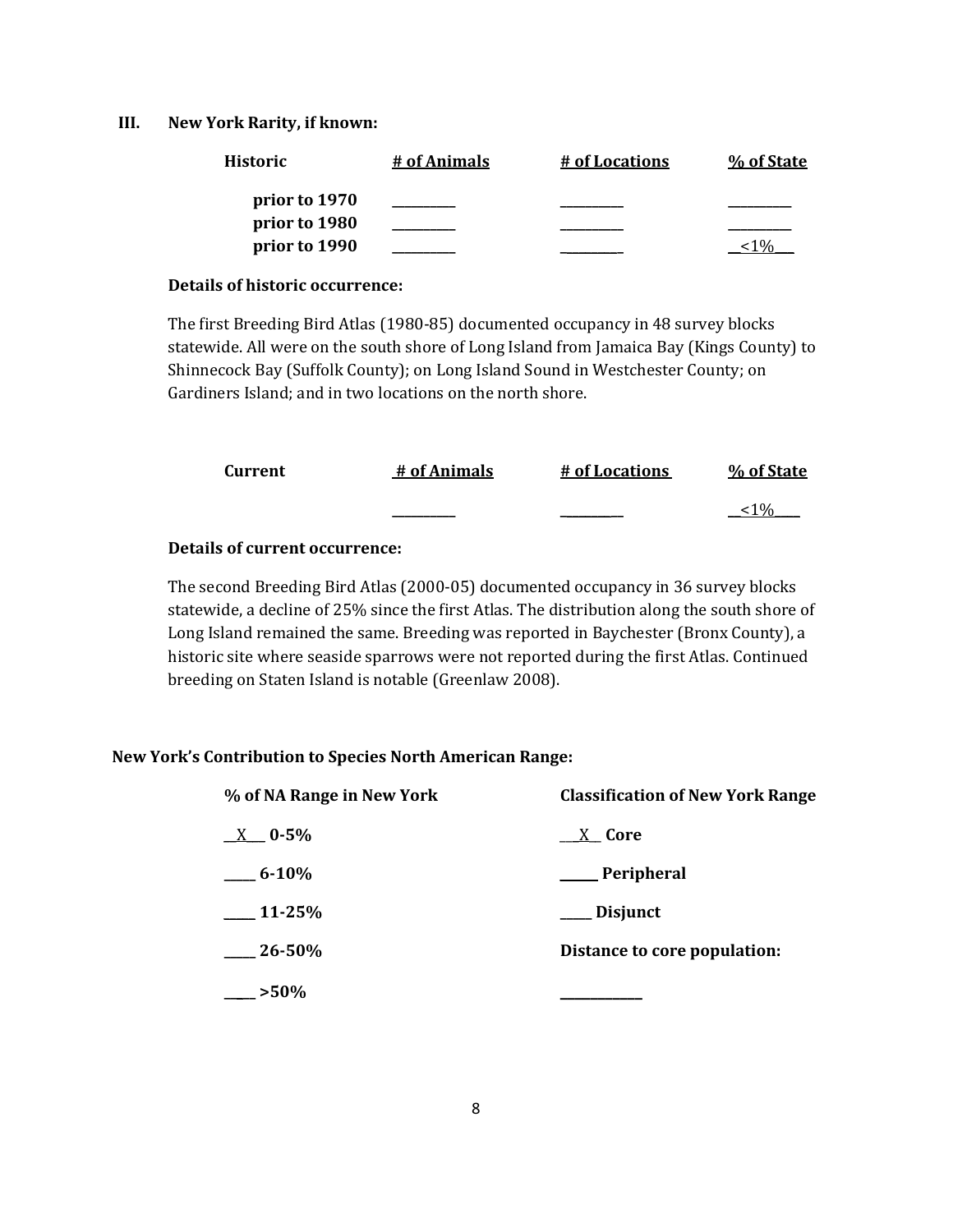## **IV. Primary Habitat or Community Type:**

- 1. Estuarine, Brackish Intertidal, Tidal Wetland, High Marsh
- 2. Estuarine, Brackish Intertidal, Tidal Wetland, Low Marsh
- 3. Estuarine, Brackish Intertidal, Benthic Geomorphology, Tidal Creek
- 4. Estuarine Ditch

## **Habitat or Community Type Trend in New York:**

| $\underline{X}$ Declining  | Stable | Increasing                                                           | ___Unknown |
|----------------------------|--------|----------------------------------------------------------------------|------------|
|                            |        | <b>Time frame of decline/increase:</b> _______Since the early 1900s_ |            |
| <b>Habitat Specialist?</b> |        | $X$ Yes                                                              | No.        |
| <b>Indicator Species?</b>  |        | X Yes                                                                | No.        |

### **Habitat Discussion:**

Seaside sparrows are found in coastal areas where they are considered a sentinel species, reflecting the health of the salt and brackish marshes where they breed. Optimal habitat is said to be in marshes with expanses of medium-high cordgrass (*Spartina spp*.) with a turf of clumped, residual stems. Especially suitable are spots not subject to extreme flooding that have open muddy areas for feeding (Post et al. 2009).

In New York, seaside sparrows are found primarily in the upper intertidal zone of unaltered marshes (Greenlaw 1983). Both high marsh and low marsh are used. In high marsh, nests are placed on edges dominated by marsh elder (*Iva frutescens*) while in low marsh, patches of smooth cordgrass (*Spartina alterniflora*) are used (Greenlaw 1983). Seaside sparrows will also use ditched marshes on grassy marsh elder-dominated spoil deposits, though in lower densities (Post 1970, 1974, Greenlaw 1983). Although territory sizes, commuting distances, and feeding behavior differed greatly between ditched and natural salt marshes, reproductive success did not (Post 1974, Greenlaw 1992).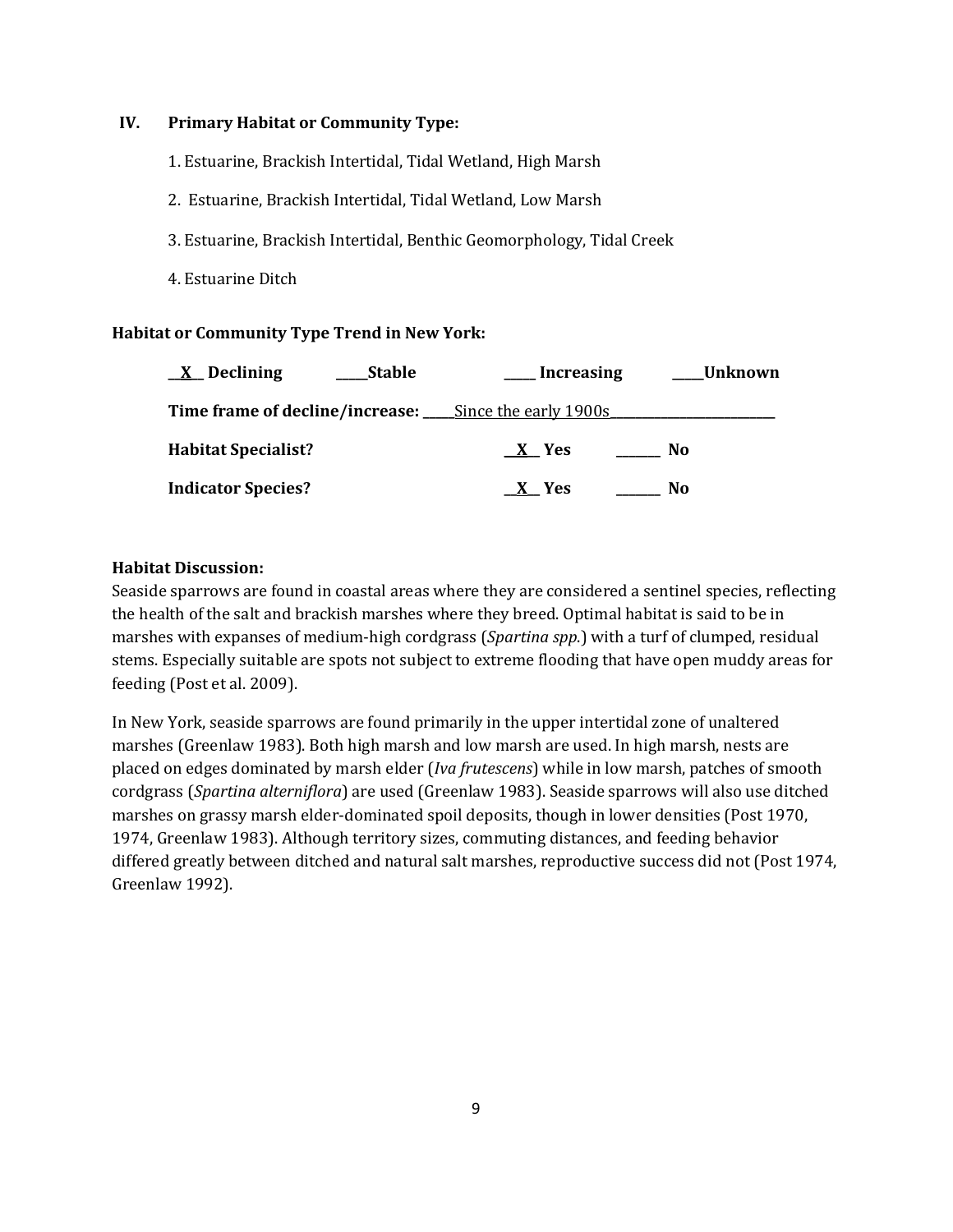- **V. New York Species Demographics and Life History**
	- **\_\_X\_\_ Breeder in New York**
		- **\_\_X\_\_ Summer Resident**
		- **\_\_\_\_\_ Winter Resident**
		- **\_\_\_\_\_ Anadromous**

**\_\_\_\_\_ Non-breeder in New York**

- **\_\_\_\_\_ Summer Resident**
- **\_\_\_\_\_ Winter Resident**
- **\_\_\_\_\_ Catadromous**
- **\_\_\_\_\_ Migratory only**
- **\_\_\_\_\_Unknown**

### **Species Demographics and Life History Discussion:**

From Post et al. (2009): Both sexes begin breeding in the spring after their hatching year. Two broods are reared successfully by some pairs in New York (Greenlaw 1992). The number of young fledged per female per year in New York is estimated to be 4.43 (Post and Greenlaw 1982). The estimated lifetime reproductive output of an average female is 2.72 in New York (Post et al. 1983).

Minimum annual survival of breeding adult *maritimus* (based on cumulative return rates): 1967– 1972 year classes, calculated through 1980: females 60.4% (*n* = 169); males: 57.0%; 1976–1977 year classes, through 1980: females, 41.4%; males, 52.8%. Survival of juveniles is lower, or dispersal greater than in non-migratory groups. Survival from fledging to independence in New York was calculated at 36% (Post and Greenlaw 1982). Nest mortality in New York is caused mainly by storm flooding and predation, primarily by Norway rats but also by northern harrier, fish crow, and garter snake (Post et al. 1983). Adults renest quickly after nest loss—the first egg in a replacement nest can be laid in as little as three to four days—and recolonize other sites on marsh (Post 1974, Greenlaw 1983, Marshall and Reinert 1990). Average nest success in New York in 2013 was low, calculated at 17.15% (n = 55) (Kocek and Cohen 2013).

Adults are highly philopatric, and some first-year birds in New York return to breed in their natal marshes (Greenlaw 1992). Potential life span of males and females of several populations reported as 8–9 yr (Sykes 1980).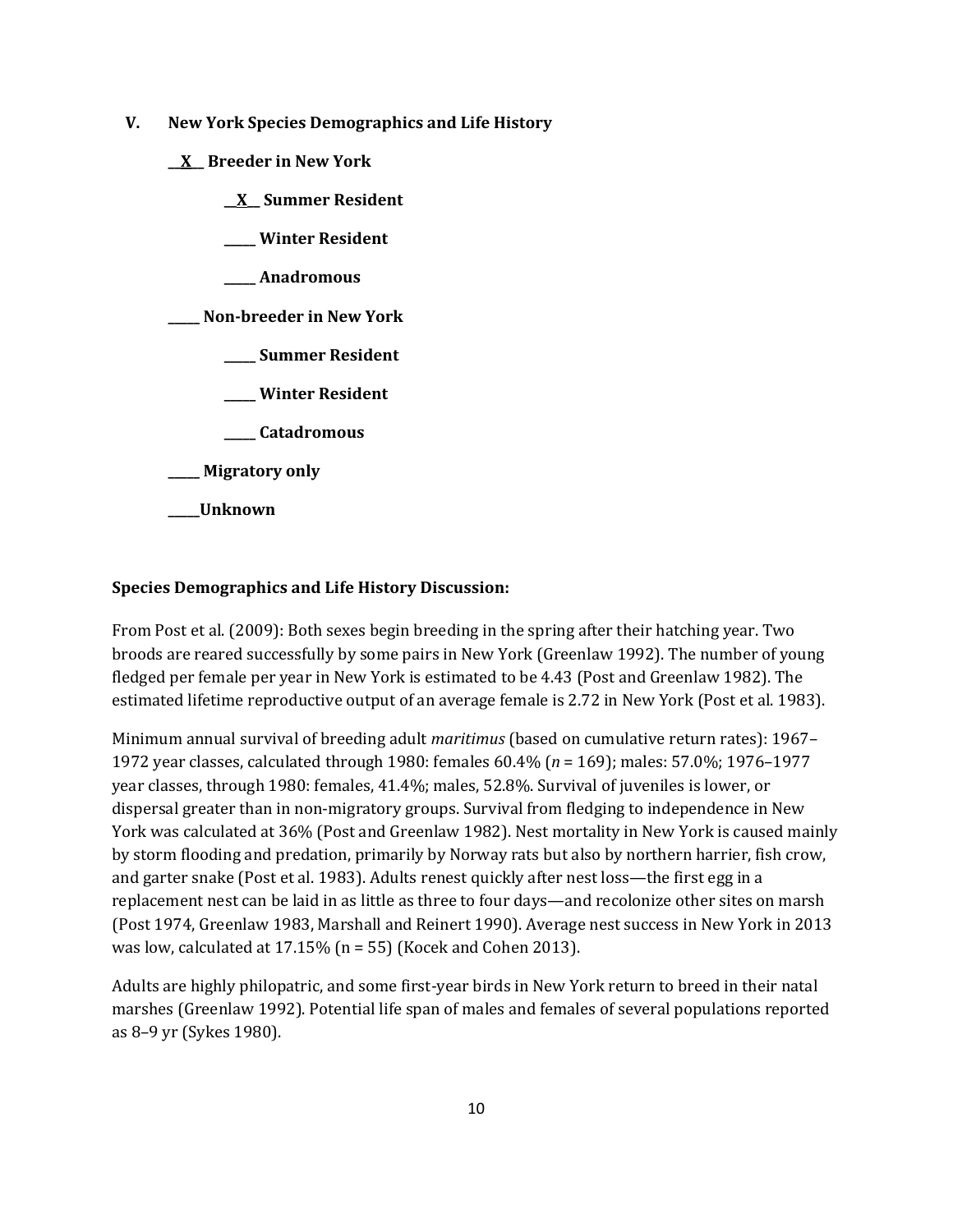#### **VI. Threats:**

Historically and currently, seaside sparrow populations have been negatively affected by the loss and degradation of salt marsh habitats, which are regularly filled or ditched for mosquito control (Austin 1983, Greenlaw 1992). Though breeding still occurs in compromised marshes, productivity is lower. Ditching eliminates preferred foraging patches (*Spartina alterniflora*), associated mud pools and mudflats, which are replaced by woody species and reed and have relatively low feeding value (Merriam 1983). In the Northeast in particular, common reed (*Phragmites australis*) has expanded its range in response to lowering of water levels, replacing salt meadow grasses and degrading breeding habitats (Paxton et al. 2007). Lowering of water levels and invasion of bushes along ditch banks increase access to predators (see Post et al. 2009).

Climate change is expected to affect the extent and quality of salt marshes. In the next century, a predicted sea-level rise of 2-4+ mm/yr, accompanied by increased storm frequency, would accelerate loss of tidal marshes. The effect would be most severe in the Northeast, where sediment delivery rates are lower than in Southeast (Shriver et al. 2004, Erwin et al. 2006). Seaside sparrow was classified as "moderately vulnerable" to predicted climate change in an assessment of vulnerability conducted by the New York Natural Heritage Program (Schlesinger et al. 2011).

Because of its narrow coastal range and localized distribution, populations of seaside sparrow in any given area may be displaced or extirpated by storms (flooding), fires, or oil spills. Also, a low incidence of pox disease occurs in New York (Greenlaw 1992).

Exposure to mercury is a threat to seaside sparrows; high exposure may result in detrimental physiological and behavioral changes, including reduced reproductive success (Lane et al. 2011, NYSERDA 2012). On Long Island, mercury concentration levels in the blood and/or flight feathers of this sparrow were high enough to indicate a reduction in reproductive success in more than half of all individuals sampled (NYSERDA 2012).

### **Are there regulatory mechanisms that protect the species or its habitat in New York?**



Seaside sparrows are protected under the Migratory Bird Treaty Act of 1918. The New York State Tidal Wetlands Act of 1973 protects saltmarsh habitat from being filled and developed.

## **Describe knowledge of management/conservation actions that are needed for recovery/conservation, or to eliminate, minimize, or compensate for the identified threats:**

Continued protection of habitats is necessary. An analysis of the effectiveness of the New York Tidal Wetlands Act of 1974 was conducted by comparing aerial photos from 1974 and 1995. Freshwater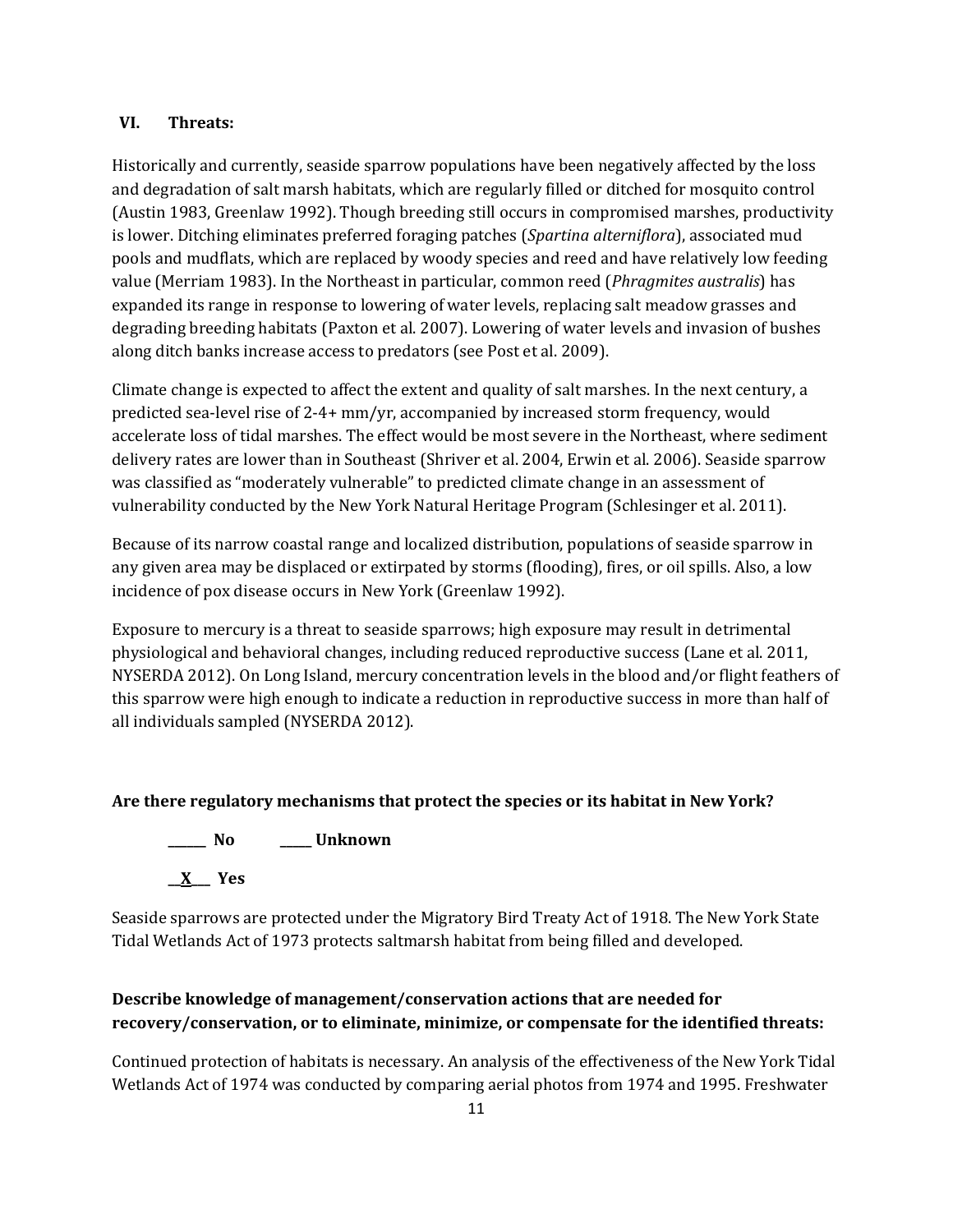wetlands were gained at both Shinnecock Bay (161 acres) and Moriches Bay (100 acres) during this period.

From NatureServe (2012): Management intervention may be necessary to enhance or restore habitat. Since poorly-drained sections of tidal wetland where medium-length cordgrass grows is favored, managers should consider blocking selected ditches on altered marshes to create additional habitat. Intervention that forms a mosaic of habitat patches consisting of favorable nesting substrate and suitable foraging sites should increase local populations significantly. Predator control may be necessary in some areas. On high marsh, shallow pools constructed near spoil deposits encourage sparrows to settle, albeit at relatively low densities (Greenlaw 1992, Post and Greenlaw 1994). Controlled burning during the August-November wet season maintains favorable habitat (Post and Greenlaw 1994). Densely vegetated areas should be burned every five years and less dense areas every 8-10 years, with no more than 10% of the available habitat for a population burned in any given year.

Continued research and monitoring of mercury levels in breeding seaside sparrows and their habitat and prey items is recommended because this species is an important bioindicator of mercury contamination in mid-Atlantic coastal systems (Lane et al. 2011, NYSERDA 2012). Conservation actions following IUCN taxonomy are categorized in the table below.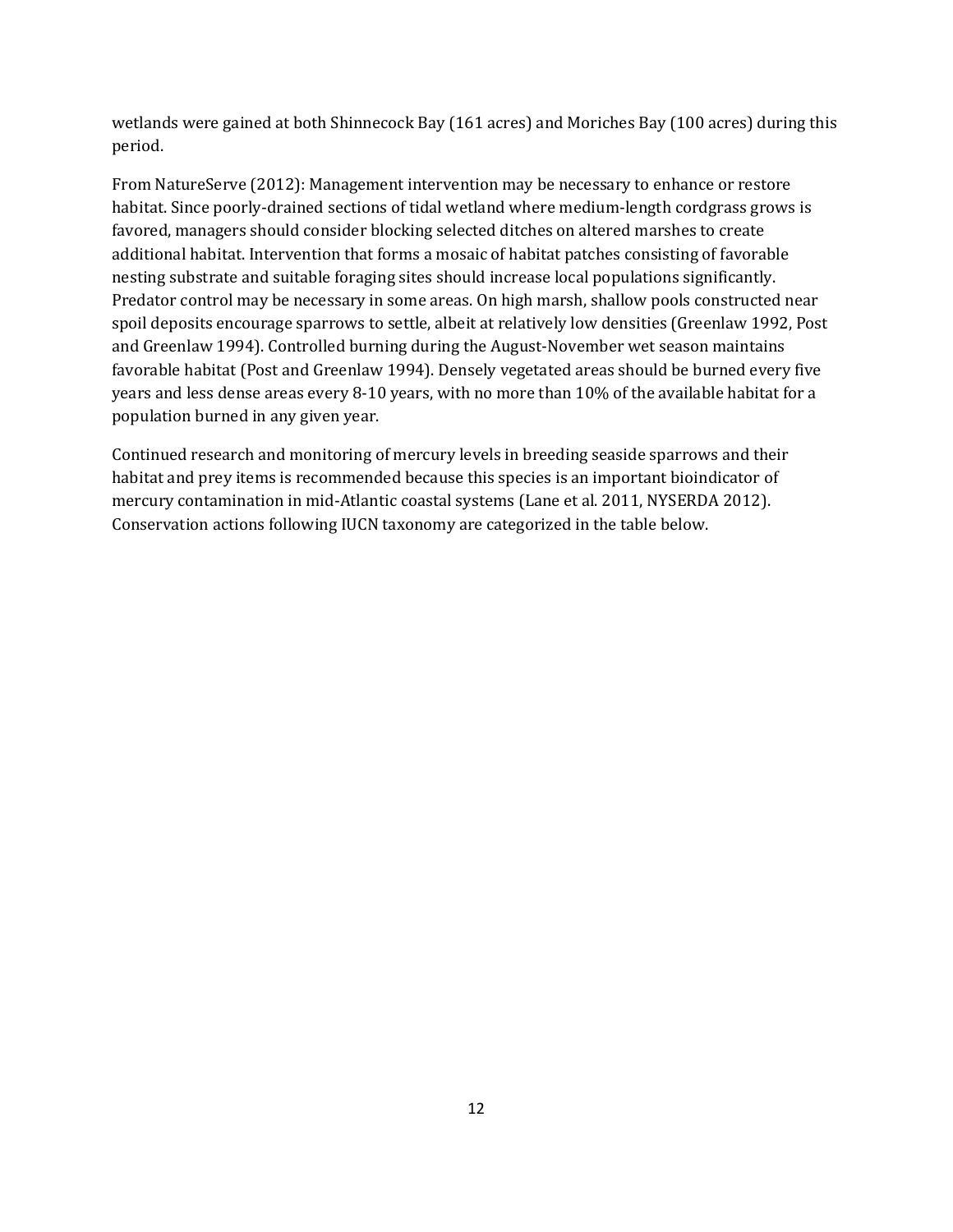| <b>Conservation Actions</b>          |                                                                                                     |  |
|--------------------------------------|-----------------------------------------------------------------------------------------------------|--|
| <b>Action Category</b>               | <b>Action</b>                                                                                       |  |
| Land/Water Protection                | Site/Area Protection                                                                                |  |
| Land/Water Protection                | Resource/Habitat Protection                                                                         |  |
| Land/Water Management                | Site/Area Management                                                                                |  |
| Land/Water Management                | Invasive/Problematic Species Control                                                                |  |
| Land/Water Management                | Habitat/Natural Process Restoration                                                                 |  |
| Law/Policy Actions                   | Legislation Change/Implementation-formal<br>government sector legislation or policies at all levels |  |
| Law/Policy Actions                   | Legislation Change/Implementation-affecting<br>implementation of laws at all levels                 |  |
| Livelihood/Economic/Other Incentives | Promote Alternative Products/Services                                                               |  |
| Livelihood/Economic/Other Incentives | Market Forces to Change Behaviors                                                                   |  |
| Livelihood/Economic/Other Incentives | <b>Conservation Payments to Change Behaviors</b>                                                    |  |
| <b>External Capacity Building</b>    | Institutional & Civil Society Development                                                           |  |
| <b>External Capacity Building</b>    | <b>Conservation Finance Raising/Providing Funds</b>                                                 |  |

The Comprehensive Wildlife Conservation Strategy (NYSDEC 2005) includes recommendations for the following actions for salt marsh breeding birds, which includes seaside sparrow.

## **Habitat Management:**

- Develop coordinated and specific habitat management and restoration projects for identified focus areas.
- \_\_\_\_ Integrate bird conservation interests in agency planning, management, research, restoration, and permitting actions, within the context of agency missions.
- Protect extant salt marsh habitat through:
	- Developing and implementing a salt marsh management and restoration plan.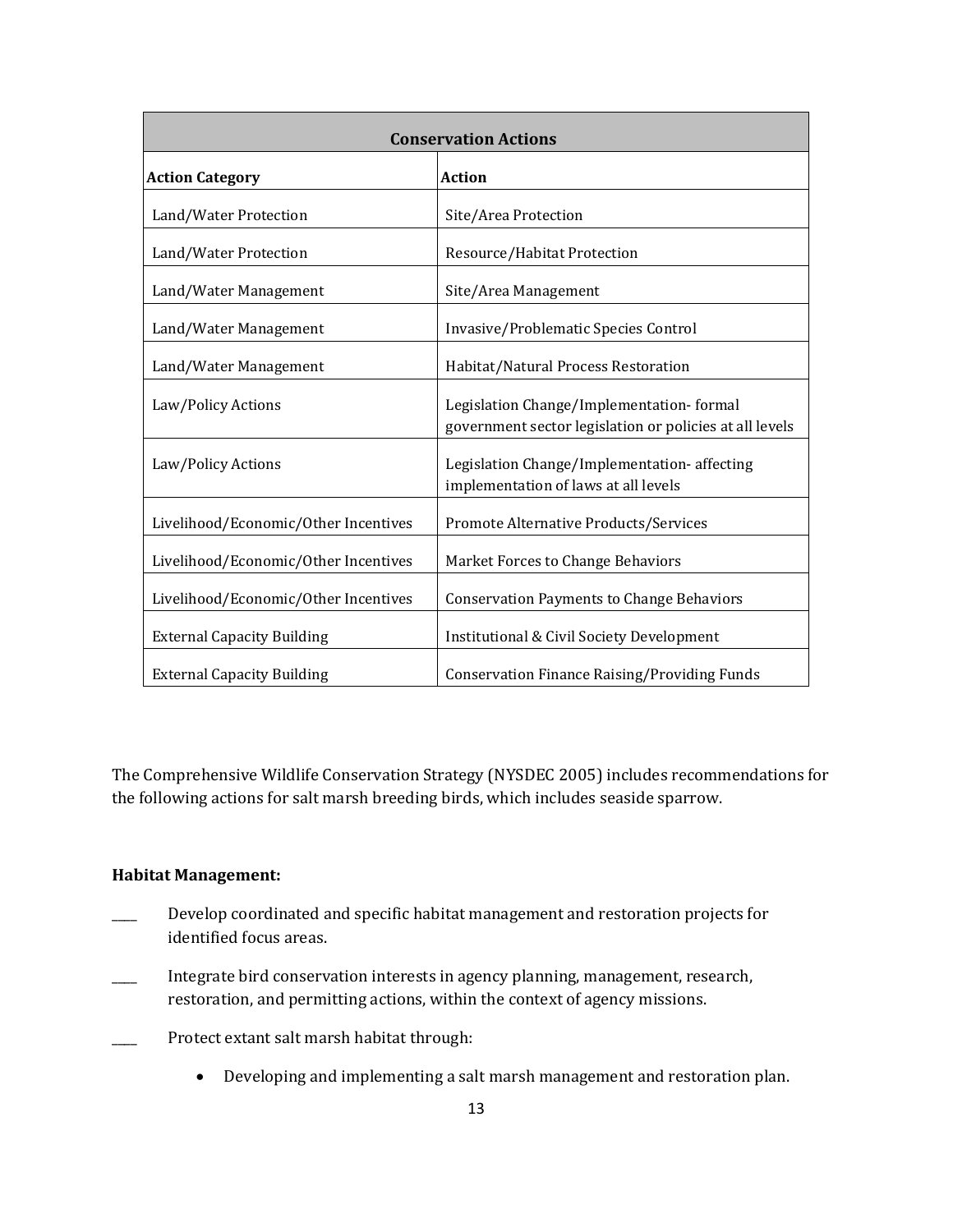- Mapping extant salt marshes in the Lower Hudson/Long Island Bays Watershed.
- Implementing a "no net increase" in shoreline armoring for all estuaries, bays, and harbors in the watershed.
- Protecting land and requiring upland buffers associated with salt marsh habitat.
- Establishing vegetated buffers landward of salt marshes.
- Protecting salt marsh platforms of shoals and flats created by temporary barrier island beaches and overwash fans.
- Modifying tidal wetland laws, regulations, and policies to address sea level rise.

### **Habitat Monitoring:**

Regularly monitoring status and trends of salt marsh habitat through aerial surveys and site-based monitoring.

### **Habitat Research:**

Identify strategies and develop a plan for slowing the loss of emergent tidal salt marsh to erosion, fragmentation, and invasive species.

#### **Habitat Restoration:**

- Alternative methods of mosquito control should be investigated to allow the modification of mosquito ditching to restore native ecological habitats, by allowing vegetated tidal wetlands to take precedence over mosquito control efforts in some areas. Mosquito ditching should be removed/closed when possible.
- Financial incentives for landowners to remove bulkheads and plant native vegetation in upland buffer area to protect salt marshes.
- Work with State, Federal, Local, and NGOs to identify tidal wetlands and fund their restoration to intact emergent salt marsh. Develop coordinated and specific habitat restoration projects for identified focus areas.
- \_\_\_\_ Develop NYS guidelines for salt marsh restoration. The guidelines should include information on the following:
	- Phragmites control
	- Reconnecting disjunct or fragmented salt marshes
	- Reducing nutrient loading into salt marshes from road run-off septic systems, fertilizers, etc.
	- Naturalizing and softening the shoreline
	- Natural and "soft" alternatives to bulkheads

### **Invasive Species Control:**

Develop plan for addressing habitat loss to invasive Phragmites reed.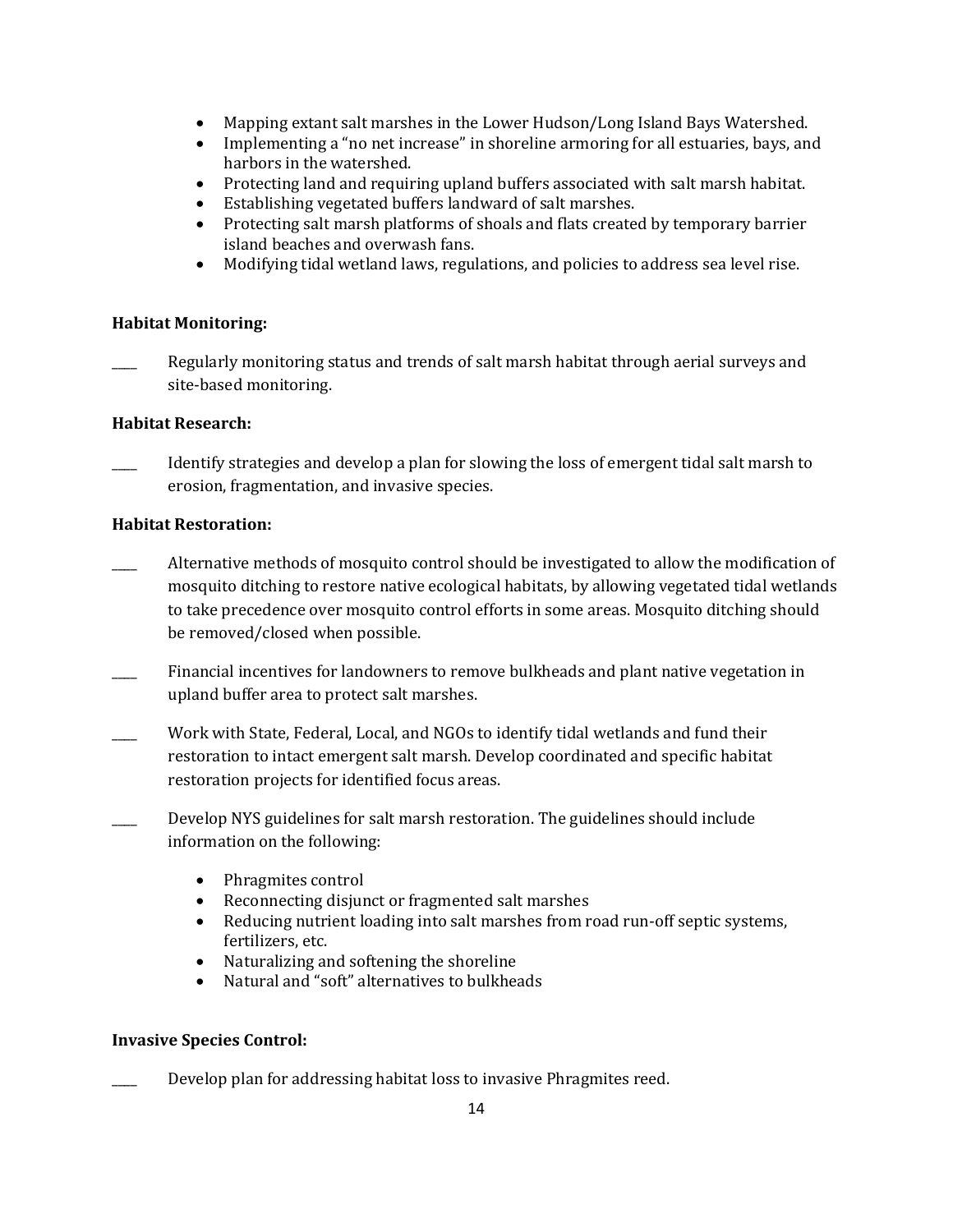#### **Life History Research:**

Identify critical habitat components for supporting each species.

#### **Population Monitoring:**

Initiate statewide, comprehensive salt marsh-breeding bird survey for Seaside Sparrow, Salt Marsh Sharp-tailed Sparrow, Black Rail, and Clapper Rail. Resurvey active sites annually, and all habitat sites every 5 years. Continue annual tern surveys and gull surveys every three years as part of Long Island Colonial Waterbird Survey.

#### **Statewide Baseline Survey:**

\_\_\_\_ Initiate statewide, comprehensive salt marsh-breeding bird survey for Seaside Sparrow, Salt marsh Sharp-tailed Sparrow, Black Rail, and Clapper Rail.

#### **Statewide Management Plan:**

Develop coordinated, statewide management plan that takes into consideration differences in habitat needs, species distribution, life histories, and human impacts.

## **VII. References**

Austin, Jr., O. L. 1983. The Seaside Sparrow assemblage: a review of its history and biology. Pages 13-17 *in* The Seaside Sparrow, its biology and management. (Quay, T. L., J. B. Funderburg, Jr., D. S. Lee, E. F. Potter, and C. S. Robbins, Eds.) Occas. Pap. North Carolina Biol. Surv. Raleigh, NC.

Erwin, R. M., G. M. Sanders, D. J. Prosser, and D. R. Cahoon. 2006. High tides and rising seas: Potential effects on estuarine waterbirds. Studies in Avian Biology 32:214-228.

Greenlaw, J. S. 1983. Microgeographic distribution of breeding Seaside Sparrows on New York salt marshes. Pages 99-114 *in* The Seaside Sparrow, its biology and management. (Quay, T. L., J. B. Funderburg, Jr., D. S. Lee, E. F. Potter, and C. S. Robbins, Eds.) Occas. Pap. North Carolina Biol. Surv. Raleigh, NC.

Greenlaw, J. S. 1992. Seaside Sparrow, *Ammodramus maritimus*. Pages 211-232 *in* Migratory nongame birds of management concern in the northeast. (Schneider, K. J. and D. M. Pence, Eds.) U.S. Dept. Interior, Fish and Wildl. Serv. Newton Corner, MA.

Greenlaw, J.S. 2008. Seaside sparrow, *Ammodramus maritimus*. Pages 562-63 *in* The Second Atlas of Breeding Birds of New York State (K.J. McGowan and K. Corwin, eds.). Cornell University Press, Ithaca, NY.

Kocek, A. R. and J. B. Cohen. Seaside sparrow nest success. Unpublished raw data.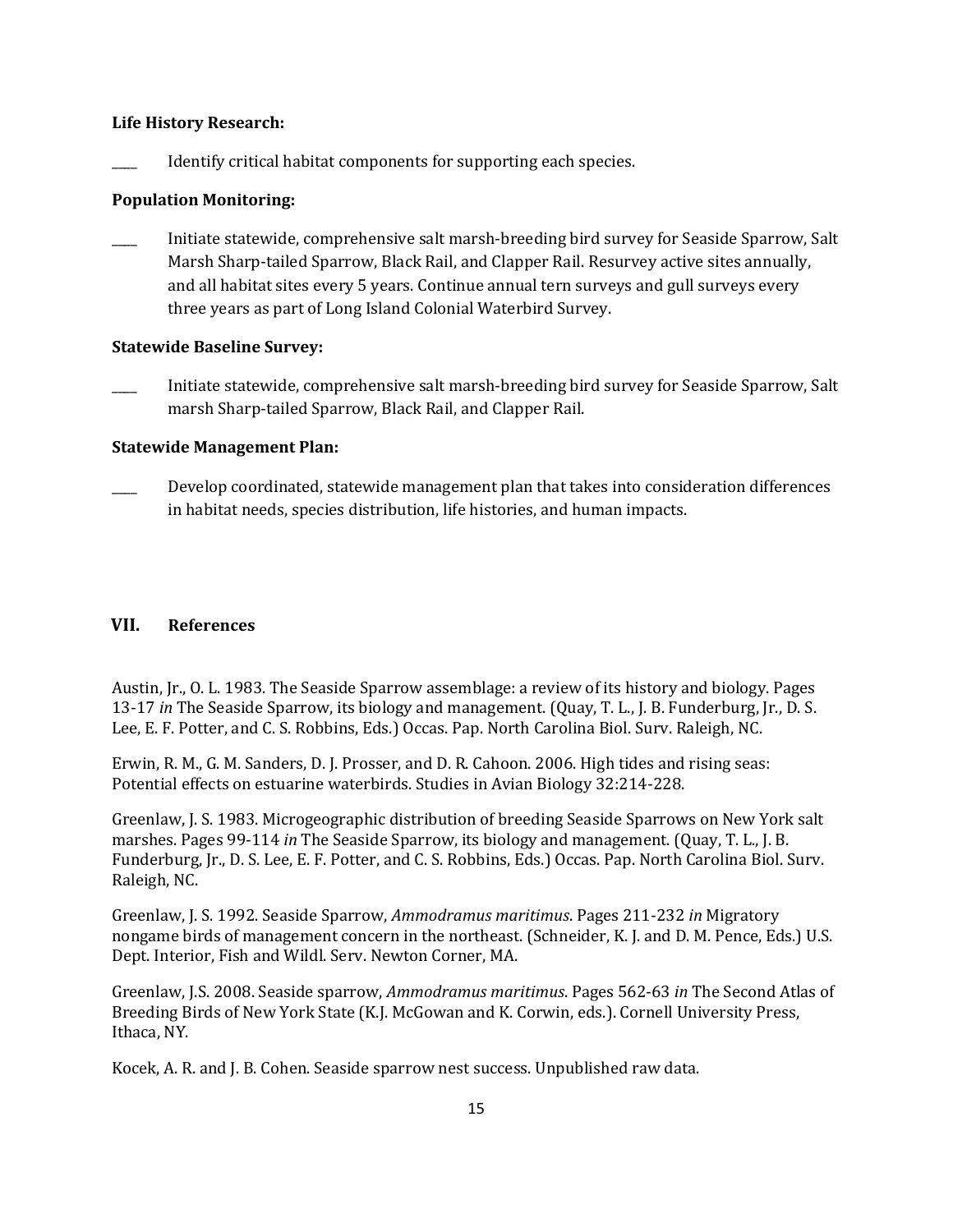Lane, O.P., K.M. O'Brien, D.C. Evers, T.P. Hodgman, A. Major, N. Pau, M.J. Ducey, R. Taylor, and D. Perry. 2011. Mercury in breeding Saltmarsh Sparrows (*Ammodramus caudacutus*). Ecotoxicology 20:1984-1991.

Marshall, R. M. and S. E. Reinert. 1990. Breeding ecology of Seaside Sparrows in a Massachusetts salt marsh. Wilson Bull. 102:501-513.

Merriam, T. L. 1983. Food habits of nestling Seaside Sparrows in unaltered and ditched salt marshes on Long Island, New York. Pages 115-122 *in* The Seaside Sparrow, its biology and management. (Quay, T. L., J. B. Funderburg, Jr., D. S. Lee, E. F. Potter, and C. S. Robbins, Eds.) Occas. Pap. North Carolina Biol. Surv. Raleigh, NC.

NatureServe. 2012. NatureServe Explorer: An online encyclopedia of life [web application]. Version 7.1. NatureServe, Arlington, Virginia. Available http://www.natureserve.org/explorer. (Accessed: June 27, 2012 ).

NYSERDA (New York State Energy Research and Development Authority). 2012. Mercury assessment of saltmarsh sparrows on Long Island, NY, 2010-2011: Final report. Albany, NY.

Post, W. 1970. Breeding bird census no. 46: salt marsh. Audubon Field Notes 24:771-772.

Post, W. 1974. Functional analysis of space-related behavior in the Seaside Sparrow. Ecology 55:564-575.

Post, W. and J. S. Greenlaw. 1982. Comparative costs of promiscuity and monogamy: a test of reproductive effort theory. Behav. Ecol. Sociobiol. 10:101-107.

Post, W., J. S. Greenlaw, T. L. Merriam, and L. A. Wood. 1983. Comparative ecology of northern and southern populations of the Seaside Sparrow. Pages 123-136 *in* The Seaside Sparrow, its biology and management. (Quay, T. L., J. B. Funderburg, Jr., D. S. Lee, E. F. Potter, and C. S. Robbins, Eds.) Occas. Pap. North Carolina Biol. Surv. Raleigh, NC.

Post, W., W. Post and J. S. Greenlaw. 2009. Seaside Sparrow (*Ammodramus maritimus*), The Birds of North America Online (A. Poole, Ed.). Ithaca: Cornell Lab of Ornithology; Retrieved from the Birds of North America Online: http://bna.birds.cornell.edu/bna/species/127 doi:10.2173/bna.127

Schlesinger, M.D., J.D. Corser, K.A. Perkins, and E.L. White. 2011. Vulnerability of at-risk species to climate change in New York. New York Natural Heritage Program, Albany, NY.

Schneider, K. J. 1998. Seaside sparrow, *Ammodramus maritimus*. Pages 521-23 *in* Bull's Birds of New York State (E. Levine, ed.). Cornell University Press, Ithaca, NY.

SHARP (Saltmarsh Habitat and Avian Research Program) 2011. The Conservation of Tidal Marsh Birds: Guiding action at the intersection of our changing land and seascapes. Compiled Overview Report for the 2011 Field Season. Available <http://www.tidalmarshbirds.org/wp/wpcontent/uploads/downloads/2012/04/SHARP\_overview\_report\_2011.pdf> (Accessed: 14 February, 2013).

Shriver, W. G., J. P. Gibbs, H. R. Akcakaya, M. A. Burgman, O. Kindvall, C. C. Wood, P. Sjogren-Gulve, J. S. Hatfield, and M. A. McCarthy. 2004. Seaside Sparrows (*Ammodramus maritimus*) in Connecticut: projected effects of sea-level rise. Species conservation and management: case studies. 397-409.